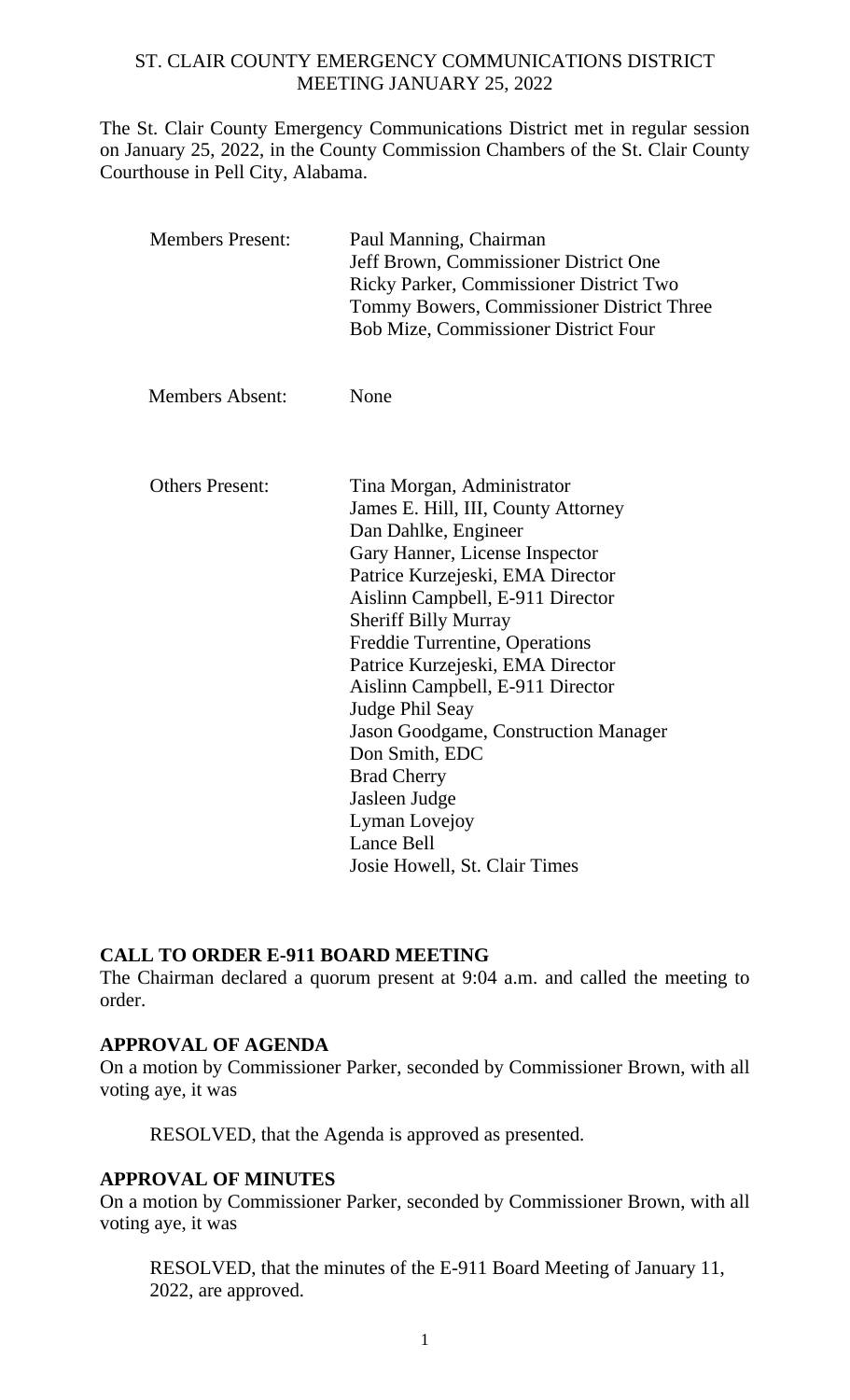#### ST. CLAIR COUNTY EMERGENCY COMMUNICATIONS DISTRICT MEETING JANUARY 25, 2022

## **NEW BUSINESS**

County Attorney, James Hill, opened the E-911 Board Meeting and stated that the County Commission sits as the E-911 Board. We are here to today to consider the creation of an Advisory Board to determine the feasibility & logistics & primarily the finances related to a radio system for St. Clair County. Mr. Hill had nine names & this is not supposed to be an exhausted list, including Freddie Turrentine, Bryan Muenger, Glenn Walton, Tim Kurzejeski, Richard Harvey, Thomas Hunt, Wayne Mealer, Patrice Kurzejeski, Tommy Bowers, and any other individuals whom the Board deems of value. That represents persons from all across the County, different agencies, different departments, and different expertise that come together to determine both how, where, and how we can fund a new communication system for St. Clair County.

The first item of business was to discuss the creation of an Advisory Board for a radio system. On a motion by Commissioner Parker, seconded by Commissioner Mize, with all voting aye except Commissioner Bowers, who abstained, it was

RESOLVED, that creating an Advisory Board for a radio system is approved.

The next item of business was to approve changing cell phone service from Verizon to a contract with FirstNet. On a motion by Commissioner Brown, seconded by Commissioner Bowers, with all voting aye, it was

RESOLVED, that changing cell phone service from Verizon to a contract with FirstNet is approved. (Contract to be made a part of these minutes as Attachment #1)

There being no further business, the meeting adjourned, at approximately 9:06 a.m. On a motion by Commissioner Mize, seconded by Commissioner Bowers, with all voting aye.

# {SIGNATURE PAGE TO FOLLOW}